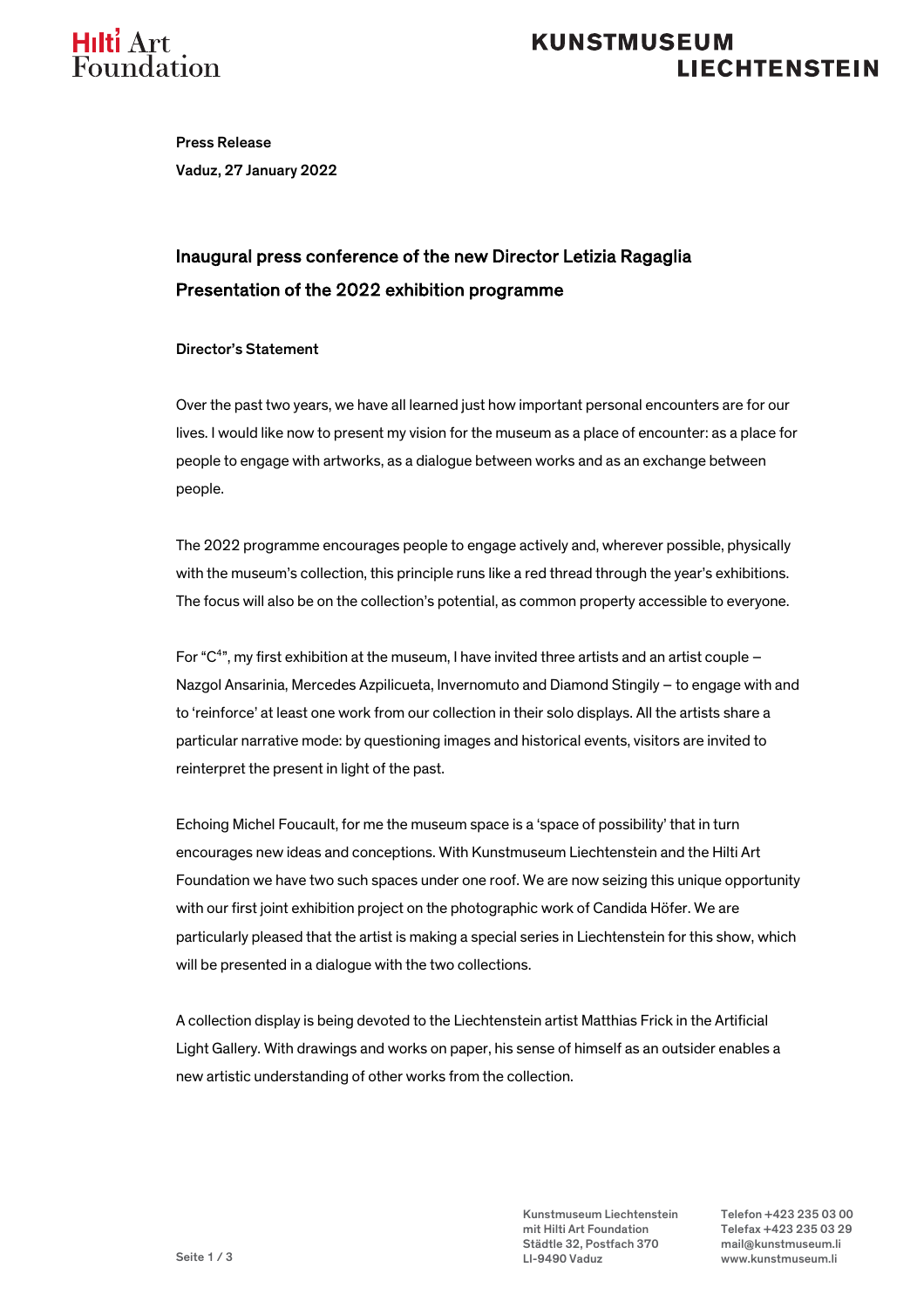# Hilti Art **Foundation**

### **KUNSTMUSEUM LIECHTENSTEIN**

The Brian O'Doherty exhibition, curated by Roman Kurzmeyer, invites visitors to reflect on the museum's space and the artist's self-image, presenting a complex, fascinating and highly topical artistic position in the context of the collection.

For me, it is especially important to promote collaborative projects and networking with external partners. Along with the Foyer, in this respect the Side Light Gallery will play a special role in future. A series of new and experimental projects begins in the spring. And I am very pleased to announce that from April 2022 visitors will have free admission every Wednesday.

Another emphasis will be on art education offerings. In keeping with the programme, the new formats will take a look at history and our own history from a wide range of perspectives.

The Kunstmuseum offers many opportunities for 'safe' encounters and cross-pollinations, I look forward to many enriching dialogues and personal encounters in the name of art.

Letizia Ragaglia Director Kunstmuseum Liechtenstein

> Kunstmuseum Liechtenstein Telefon +423 235 03 00 mit Hilti Art Foundation Telefax +423 235 03 29 Städtle 32, Postfach 370 mail@kunstmuseum.li LI-9490 Vaduz www.kunstmuseum.li